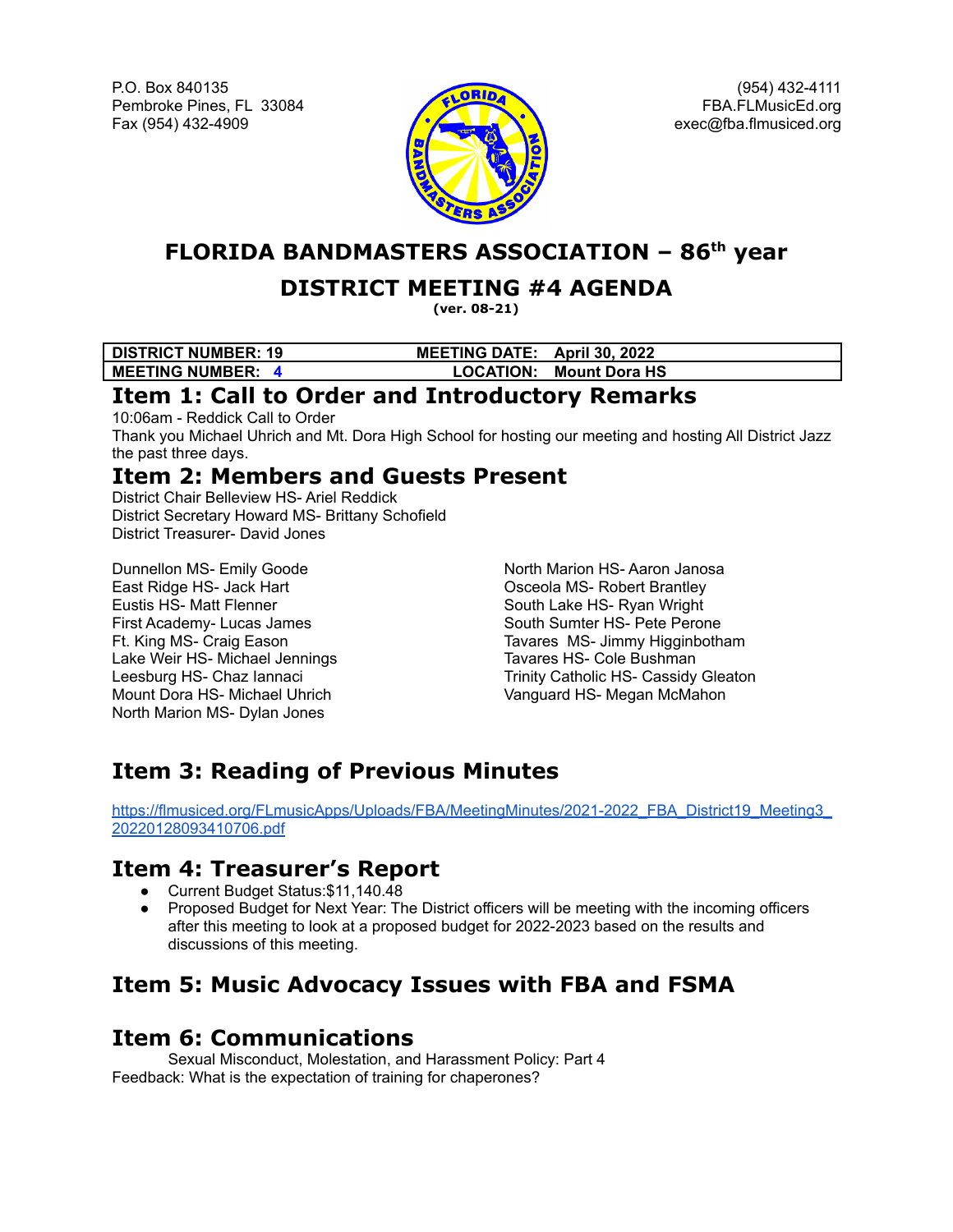#### **Training FSMA Associated Personnel**

Training relating to the FSMA Sexual Misconduct, Molestation, Abuse, and Harassment Policy is required of the FSMA staff, FSMA board members, educators representing member schools, volunteers, adjudicators, or any person who has been hired or who volunteers to work with/around minors/students at an FSMA sanctioned event.

- 1. The FSMA President will be responsible for the training of the members of the FMSA board on the points of the FSMA Sexual Misconduct, Molestation, Abuse, and Harassment Policy that apply to them however the President deems appropriate.
	- a. The FSMA will include a report on this training as a part of the President's report at the fall meeting of the board each year.

2. The Executive Director will provide for the training of the employees of FSMA on the points of the FSMA Sexual Misconduct, Molestation, Abuse, and Harassment Policy that apply to them however the Executive Directors deems appropriate.

a. The Executive Director will include a report of that training as a part of the Executive Director's report each year at the fall meeting of the FSMA.

3. Each component will be responsible for the training of their new district chairs each year regarding the FSMA Sexual Misconduct, Molestation, Abuse, and Harassment Policy however each component deems appropriate.

- a. Each component will offer training regarding the FSMA Sexual Misconduct, Molestation, Abuse, and Harassment Policy each year to their membership who have not previously been trained in whatever each component deems appropriate.
- b. Each component representative to the FSMA board will present a report each year on the state-wide training regarding the FSMA Sexual Misconduct, Molestation, Abuse, and Harassment Policy as a part of their fall FSMA component report.
- c. It will be the responsibility of the representative(s) (director(s)) from each FSMA member school to provide training regarding the FSMA Sexual Misconduct, Molestation, and Harassment Policy for their adult volunteers who supervise minors/students at an FSMA sanctioned event in the manner that school representative deems appropriate.

4. Any person receiving FSMA Sexual Misconduct, Molestation, Abuse, and Harassment Policy training must submit the FSMA Acknowledgement Form to the person or organization providing the training.

- a. The form will be kept on file by the person or organization providing the training however the component organization deems to be appropriate.
- b. It is the responsibility of the person(s) in charge of an FSMA sanctioned event to prohibit any person who has not received the FSMA Sexual Misconduct, Molestation, Abuse, and Harassment Policy training, and who does not have an FSMA Acknowledgement Form on file with the component they represent, from supervising students or other event personnel, working as an adjudicate or paid worker, volunteering in any event capacity, or in any other position that represents FSMA at an FSMA sanctioned event.

THE POLICIES IN THIS DOCUMENTS DO NOT TAKE THE PLACE OF

OR SUPERSEDE LOCAL SCHOOL DISTRICT POLICY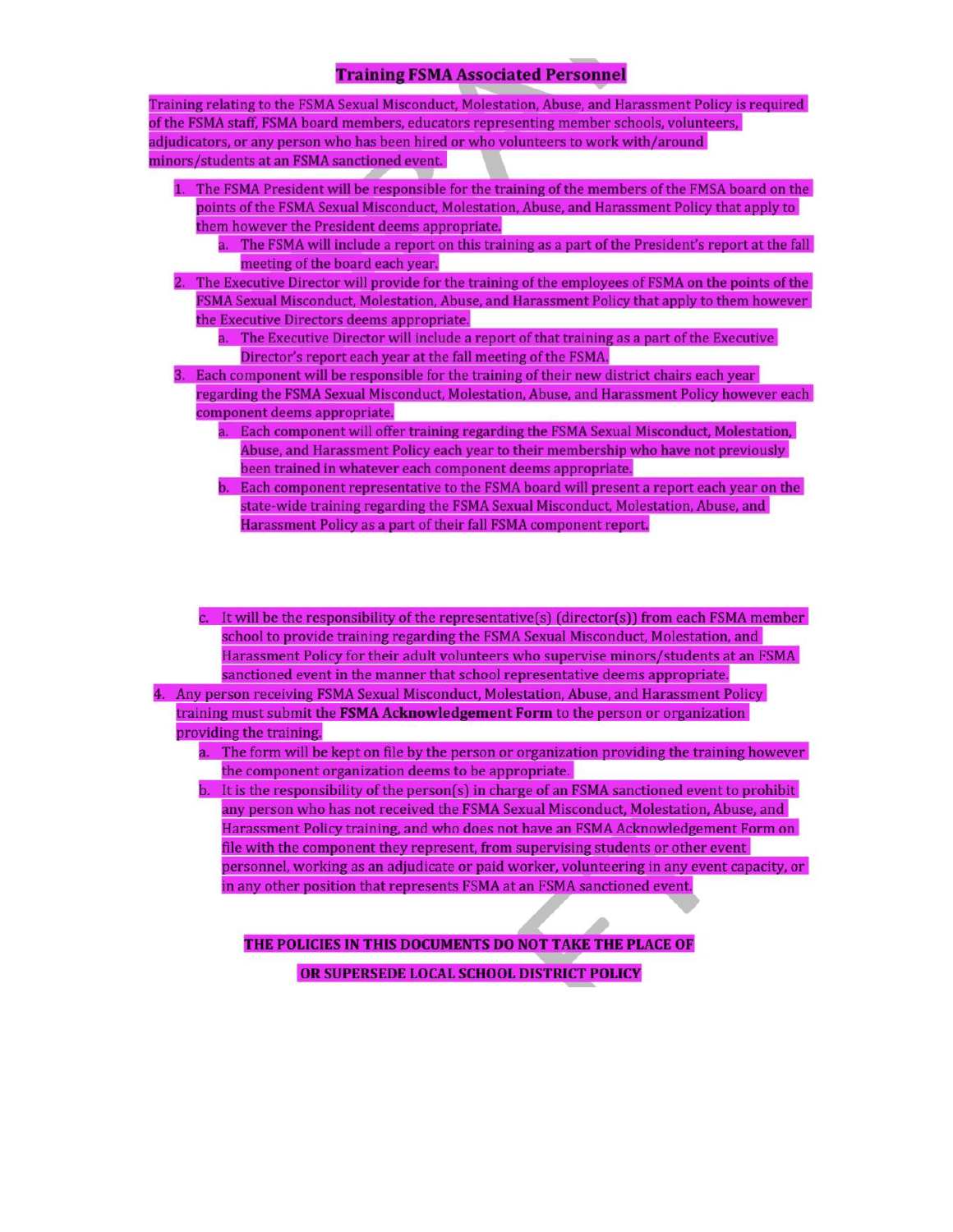Hello FBA Members.

First, Congratulations! There is no way that Band Programs should be doing as well as they are in Florida post covid pandemic and yet… Here we are! How awesome to be a band director in a state with SO MANY incredible music teachers EVERYWHERE!

And while I am happy celebrating with everyone all of the successes of this year, it is time to focus on the future and specifically next year.

In an effort to give opportunities for all of the membership to give feedback on significant handbook changes, I am hoping this video gives you a little heads up on items to be discussed at your fourth FBA meeting.

So here are a few proposals that are going to come before the board this MAY that I want to make sure that EVERYONE gets to have input on. If these pass the board in May then we will vote on them in June at the general business meeting. If they pass in June then they will become part of the handbook for the 2022-2023 school year.

The first *Proposal is to strike from the handbook:*

This request (of a classification) will then be presented at the second FBA District Meeting for a vote by secret ballot of the membership of that District. If passed by the District, the request will then be reviewed and action taken by the Board at its November/December Board Meeting.

*Now the handbook will simply read:*

c. Requests for a band to perform in a lower classification must be in writing stating the circumstances justifying the request, and must be signed by the band director and the principal of the school making the request. The request for classification letter MUST be attached to the classification form, which is due October 1st.

*The new process is to simply file. Once filed, this will be the school's new classification.*

RATIONALE: Clarify that it is the new classification for the school year.

2. *Proposal to make the Classification E a permanent classification in our handbook.* The "E" Classification would allow any band to perform 2 selections of any grade level from the FBA list (and a march) that is not already covered by another high school classification. *Note: This is a high school classification* RATIONALE:

#### 3. **Proposed Changes to Concert MPA Sight-Reading Requirements**

● These requirements are based on the average of the grade levels of the literature performed on stage: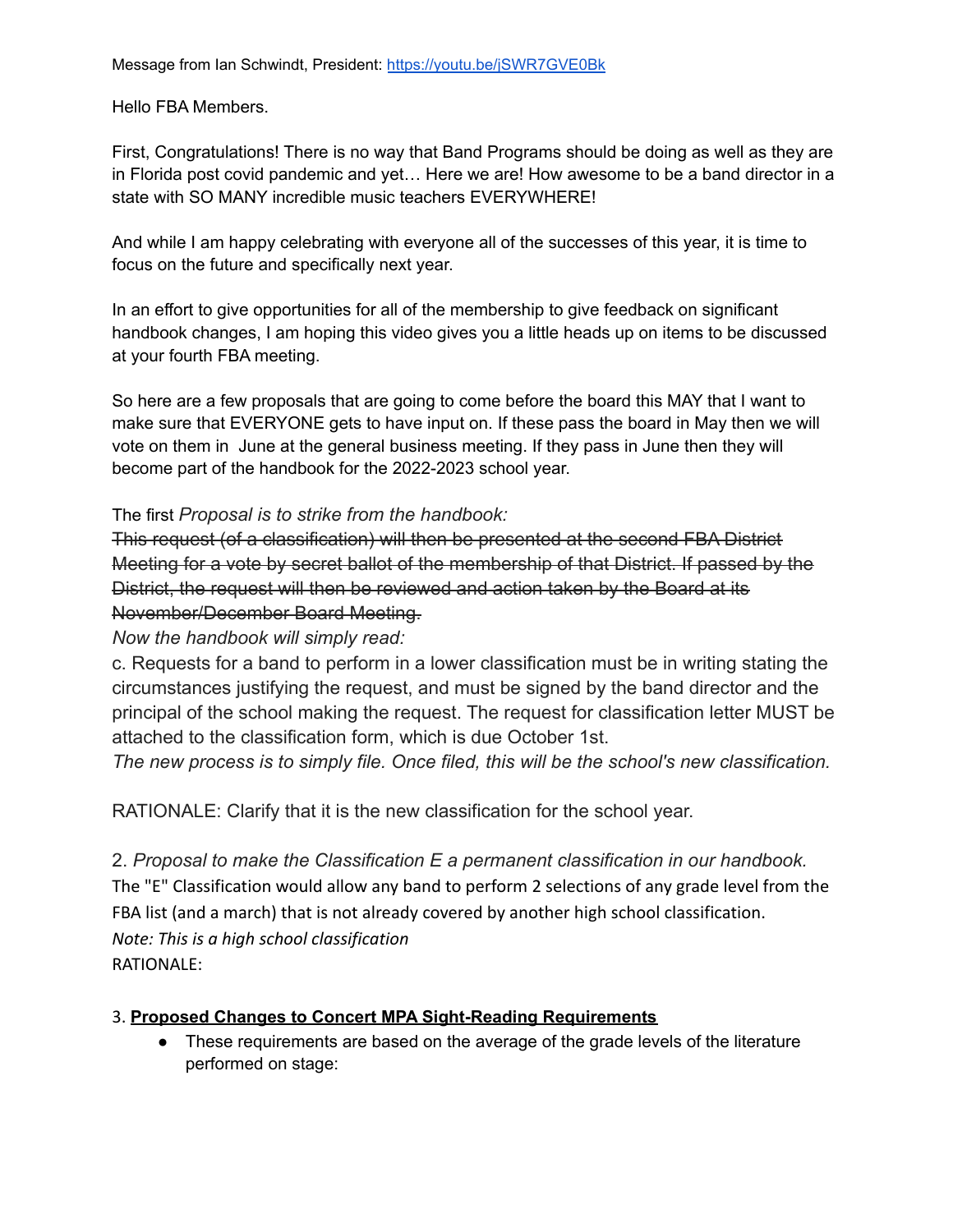#### **Average & SR level**

MS/HS 1 - MD 0.5 MS/HS 1.5 - MC 1 MS/HS 2 - MC 1 Middle School 2.5 and up - MB 1.5 High School 2.5 - MB 1.5 High School 3 - C/CC/D 1.5 High School 3.5 - C/CC/D 1.5 High School 4 - B/BB 2-2.5 High School 4.5 and up - A 3-3.5

Points to consider:

- A 2 year Middle School's top band may opt for MC 1
- A 2 year Middle School's second or third band may opt for MD 0.5

#### **Permutations of Averages**

 $1 & 1 = 1$  $1 & 2 = 1.5$  $1 & 3 = 2$  $1 & 4 = 2.5$  $1 & 8 & 5 = 3$  $1 & 86 = 3.5$  $2 & 2 = 2$  $2 & 3 = 2.5$  $2 & 4 = 3$  $2 & 5 = 3.5$  $2 & 6 = 4$  $3 & 3 = 3$  $3 & 4 = 3.5$  $3 & 5 = 4$  $3 & 6 = 4.5$  $4 8 4 = 4$  $4 & 5 = 4.5$ etc….

Rationale: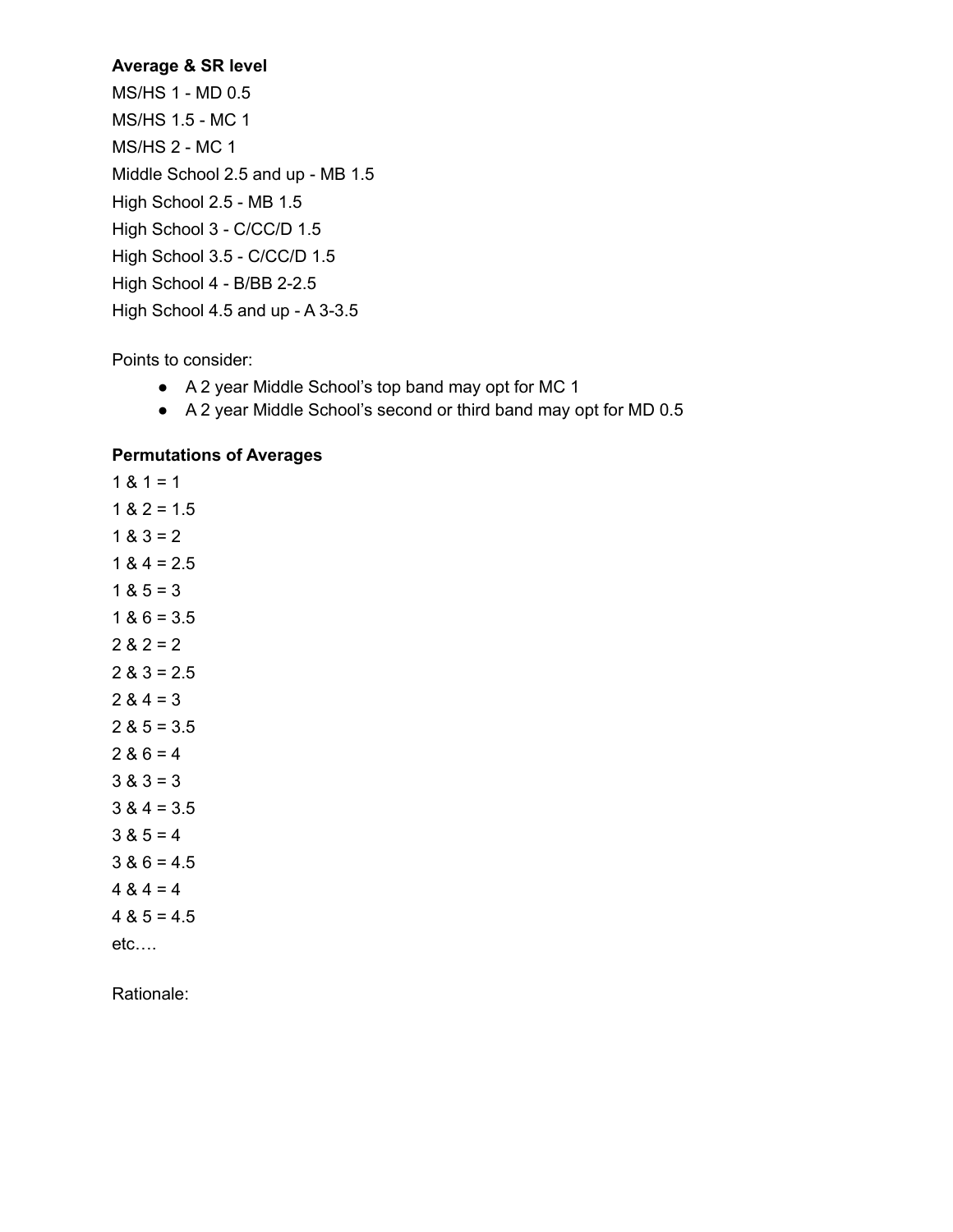#### **Item 7: Unfinished Business**

Complete adjudicator evaluation forms for Solo/Ensemble and Concert MPA/Survey Monkey Solo and Ensemble #2 - We only had enough entries for one day but we spread them over two days. This caused judges to have lots of open time especially if they had DNAs. For the future, maybe this event should be one day with more judges. Everyone liked the 12 minute time blocks.

#### **Item 8: Committee Reports**

Decide about plaques for next year so that funds can be budgeted accordingly.

District Mentoring Report

All District Band – We are going to bring the ADB committee back. Select/contact clinicians now for next year. Better organization and more communication. Matt Flenner and Lindsay Crouch are going to organize ADJB. Discuss the best time to send out audition material and submit auditions. Keep the idea of having two HS ADJB next year.

### **Item 9: New Business**

Motion: Make S&E #2 Saturday only. Perrone/Flenner (Passed) Motion: Make Concert MPA #2 Saturday only. Perrone/Flenner (Passed)

#### **Item 10: District Adjudicators for Next School Year**

- Marching MPA Shawn McKaig (Auxiliary), Cindy Berry (GE), Kathy Thompson (Music), Brian Sullivan (Music)
- S&E #1 Lee Sellers
- Auxiliary MPA Shawn McKaig
- Jazz MPA Dre Graham, Jeremy Langford, Jose Lopez
- Concert MPA #1 Charles Perego (SR)
- Concert MPA #2 Amy Beres, Jeremy Williamson, Asa Jernigan (SR)
- S&E #2 Marc Kolodinsky, Mark Nelson

Please send any suggestions to fill the remaining judging spots to Brittany.

#### **Item 11: Sites for Next Year - Solicit Letters**

Letters must be signed by the Principal and Director

- All-State Auditions (9/17/22) North Marion HS
- Marching MPA (11/5/22) Leesburg HS, West Port HS
- All-District Band (1/26/23 1/28/23) South Lake HS
- S&E #1/Auxiliary MPA (2/10/23 2/11/23) South Sumter HS, Tavares HS
- Jazz MPA (2/15/23 2/16/23) Mount Dora HS
- Concert MPA #1 (3/2/23 3/4/23) South Lake HS, West Port HS
- Concert MPA #2 (4/1/23) South Lake HS
- S&E #2 (4/15/23) South Sumter HS

● All-District Jazz (4/20/23 - 4/22/23) - Mount Dora HS (dates moved up one week due to State MPA conflict)

#### **Item 12: Nominations for Adjudicators List**

Secret Ballot - nominee must be in your District

- John White S&E Brass and Auxiliary Gleaton/Dylan Jones (passed)
- Charlene Iannaci S&E Brass Perone/Flenner (passed)

### **Item 13: Suggestions to Committees**

#### **Item 14: Proposals to the Executive Board**

(must be in the form of a motion with creator & second to the motion listed)